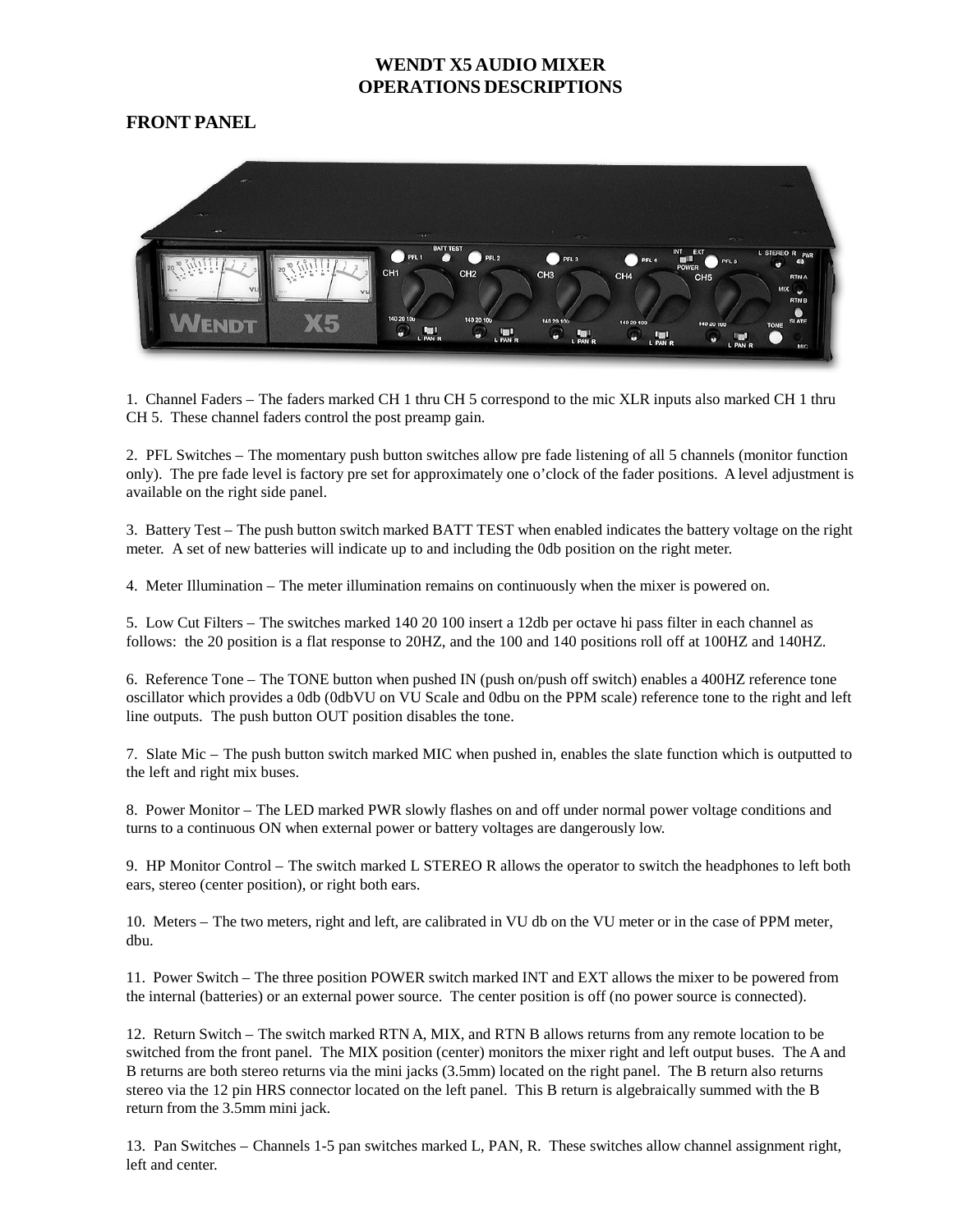# **RIGHT SIDE PANEL**



1. PFL Volume – The trim pot marked PFL VOL is a screwdriver adjustment that allows the PFL volume to be adjusted by approximately +/- 3db.

2. Line (A) Outputs – The right and left line (A) outputs provide electronically balanced line or mic levels. Each output can be switched from line level to mic level using the MIC-LINE switch. In the LINE position full drive capability is available and in the MIC position the line level is attenuated by 50db. These outputs are Switchcraft TA connectors which are wired pin  $1 -$  ground, pin  $2 -$  hi, and  $pin 3 - low.$ 

3. Line (B) Outputs – The right and left line (B) outputs provide electronically balanced line or mic levels. Each output can be switched from line level to mic level using the MIC-LINE switch. In the LINE position full drive capability is available and in the MIC position the line level is attenuated by 50db. These outputs are XLR connectors which are wired pin  $1 -$  ground, pin  $2 -$  hi, and pin  $3 -$  low.

4. Mic Out – The 3.5mm jack marked MIC OUT provides unbalanced stereo outputs which are 50db below line levels.

5. External Power – A quick release 4 pin Hirose connector marked EXT PWR allows the unit to operate from an external power source of 9V-18V. The mating connector Hirose, HR10A-7P-4P, must be wired such that pin 4 is positive voltage and pin 1 is negative voltage. The voltage input range is specified to be 12-18 VDC.

6. Battery Compartment – Eight AA batteries are required for the mixer powering and must be inserted per the diagram shown on the bottom cover.

7. Headphone Volume – The knob marked MONITOR VOLUME controls the headphone volume.

8. Limiter – The stereo limiting function is controlled by the switch marked LIMITER (OUT IN) where the limiting function is enabled in the IN position.

9. Phone Jack – The jack marked PHONES is the stereo monitor headphone jack (6.5mm, ¼").

10. HP Monitor Matrix Switch – The switch called PHONES has three operating positions – mono, stereo, and midside which allows the headphones to be switched to any of the three modes.

11. Stereo Returns – The two min jacks (3.5mm) marked RTN (A) and RTN (B) are a stereo returns from any remote location desired. The RTN (B) is algebraically summed with the RTN (B) from the 12 pin HRS connector on the left panel. These returns are unbalanced stereo where the connector ring is ground, the tip is left and the second ring is right.

12. Link – The 5 pin connector marked LINK allows two X5 mixers to be cross-linked which yields a full 10 channel mix with 8 line outputs. Contact Wendt Inc. for the connecting cable and any other special information required.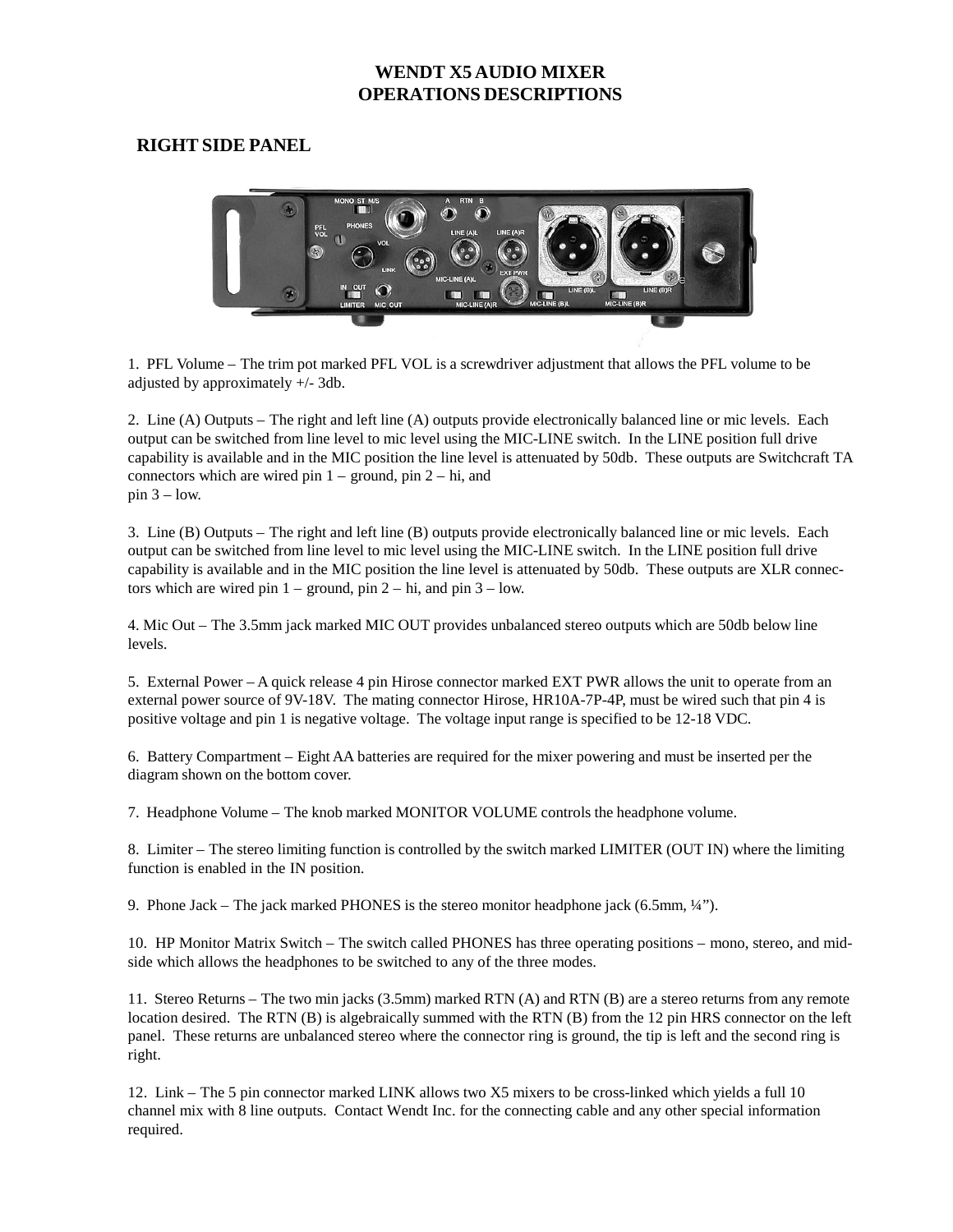# **BOTTOM PANEL**



1. Preamplifier Gain – The switches labeled PRE-AMP ATTENUATION (0db, -20db, -10db) control the preamplifier gain where 0db is maximum gain, -10db reduces the gain by 10db, and –20db reduces the gain by 20db. The 10 and 20 positions are typically used for powered mics.

2. Input Mode (Mic/Line) – The switches labeled INPUT MODE and LINE, MIC allow mic or line input to each channel where in the line position the input is attenuated by 50db.

3. Stereo and Mid-Side Recording – The switches marked MIXER MODE allow Channel 1 and Channel 2 to be used in a full stereo mode. When both switches are in the ganged position Channel 1 and Channel 2 mic inputs are controlled by Channel 1 fader and Channel 2 fader becomes the balance control. When switched to the unganged position, which is the normal operating mode of the mixer, each channel is controlled by its own fader and assigned by its pan switch.

4. Slate Vol – The trim pot marked SLATE VOL controls the slate mic pre amplifier gain and can be accessed by using a small screwdriver via a hole in the bottom panel.

5. Line (A) Mode – The switch marked LINE (A) MODE allows the line (A) outputs to be switched in either stereo or right plus left. In the stereo position the line (A) output (TA connectors) is the normal mode where each line (A) output operates in the stereo mode right and left. The MONO (R+L) position switches the two line (A) outputs to mono mode which is the sum of the mix on the right and left buses. In this mode the bus outputs are summed, a single tone such as the reference tone (400hz) is increased in level by 6db.